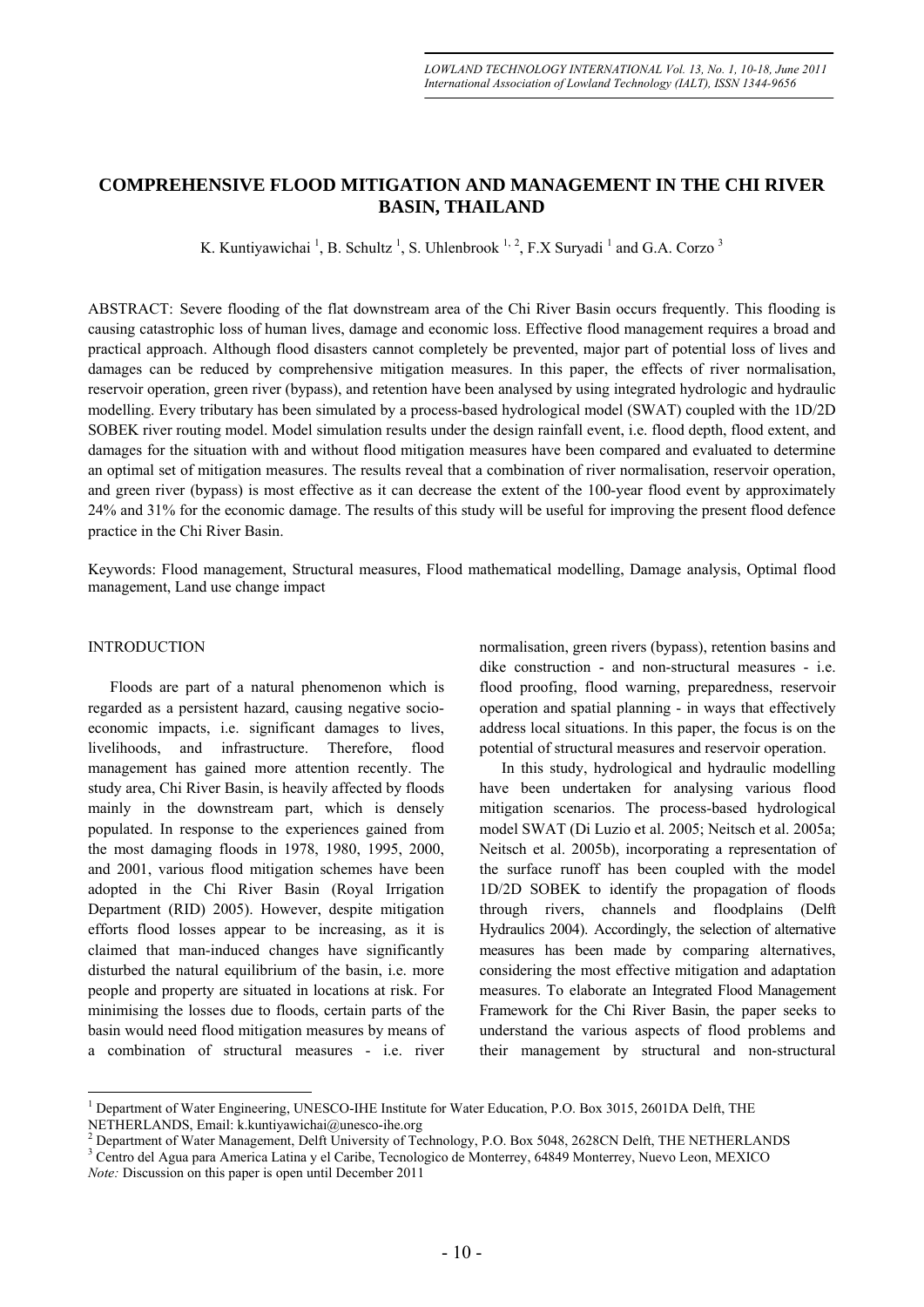measures, identify the flood management measures which accomplish a reduction in flood risk and assess the damage due to flooding. Model simulation results and comparison of damage estimates for situations with and without flood mitigation measures are used to evaluate the effectiveness of alternative flood mitigation measures for prioritizing and selecting appropriate solutions. As a result, part of a comprehensive flood management plan is prepared, aimed at effective and adequate flood mitigation to the Chi River Basin for the consequences of flood hazards, response and recovery from flood events.

# METHODOLOGY

#### Study Area

The Chi River Basin is a semi-arid area located in the tropical monsoon region in the Northeast of Thailand (Fig. 1). The area covers 4.9 million ha with a population of 6.6 million. Annual rainfall varies from 1,000-1,400 mm. The Chi River is the longest river in Thailand (830 km). However, it carries less water than the second longest river, the Mun. Average annual runoff is about 161 mm or  $11.2 * 10<sup>9</sup>$  m<sup>3</sup> (Srisuk et al. 2001).



Fig. 1 Topographic map of Chi River Basin including the inundated area during the 2001 flood event

Topographically, Chi River Basin is characterized by a rolling topography and undulating hills. The slope is steep at the upstream mountainous area and flat at the lower part, especially near the confluence with Mun River.

The Chi River Basin has experienced rapid land use changes, increasing urbanisation, and intensive and extensive agricultural land development. The dominant land use is agriculture (mainly paddy fields), which covers 63% of the area, forests cover 31%, 3% is urban area and water bodies take also 3%.

Flooding in the Chi River Basin has long been a recurrent problem. Based on historical data, significant flooding appears to occur every 2 to 3 years. The most devastating floods occurred in 1978, 1980, 1995, 2000 and 2001 (Royal Irrigation Department (RID) 2005).

Modelling Approaches to Flood Impact Assessment

A flood event is a complex hydrological event. Models not only help in understanding this phenomenon, but are essential for flood risk assessment of the current situation and suggested changes in flood prone areas. Within the context of flood management, an integrated hydrologic and hydraulic modelling approach can be used to evaluate the effect of certain flood mitigation measures on the extent of flooding and damages.

### Hydrologic Modelling

The process-based hydrological model SWAT (Soil and Water Assessment Tool) was used to simulate rainfall-runoff processes in the Chi River Basin. SWAT is a spatially semi-distributed model (Arnold et al. 1998). The hydrological processes in SWAT are based on the water balance equation:

$$
SW_t = SW_0 + \sum_{i=1}^{t} (P_i - Q_{surf} - E_a - w_{seep} - Q_{gw})
$$
 (1)

where:  $SW_t$  [mm d<sup>-1</sup>] is the final soil water content,  $SW_0$  $\lceil \text{mm } d^{-1} \rceil$  is the initial soil water content on day i, *t* [d] is the time,  $P_i$  [mm d<sup>-1</sup>] is the amount of rainfall on day i,  $Q_{surf}$  [mm d<sup>-1</sup>] is the amount of surface runoff on day i,  $E_a$  [mm d<sup>-1</sup>] is the amount of actual evapotranspiration on day i,  $w_{\text{seep}}$  [mm d<sup>-1</sup>] is the amount of water entering the vadose zone from the soil profile on day i, and  $Q_{gw}$  $\lceil \text{mm } d^{-1} \rceil$  is the amount of groundwater flow on day i. Four data layers comprise the data set used for the SWAT model, i.e. digital elevation model, land use, soils, and hydrometeorological data. Further details are discussed in Kuntiyawichai et al. (2010).

#### Hydraulic Modelling

The model 1D/2D SOBEK for riverine flood simulations, has been built and calibrated using the record of a large flood that occurred in 2001, in order to identify the propagation of floods through the rivers, channels and floodplains.

Water movement in the stream channel in 1D/2D SOBEK is described by a finite difference approximation, based upon a staggered grid approach as shown in Fig. 2a. In the model 1D/2D SOBEK, the interactions between the 1D and the 2D schematisations are combined into a shared continuity equation at the grid points where water levels are defined as illustrated in Fig. 2b (Frank et al. 2001).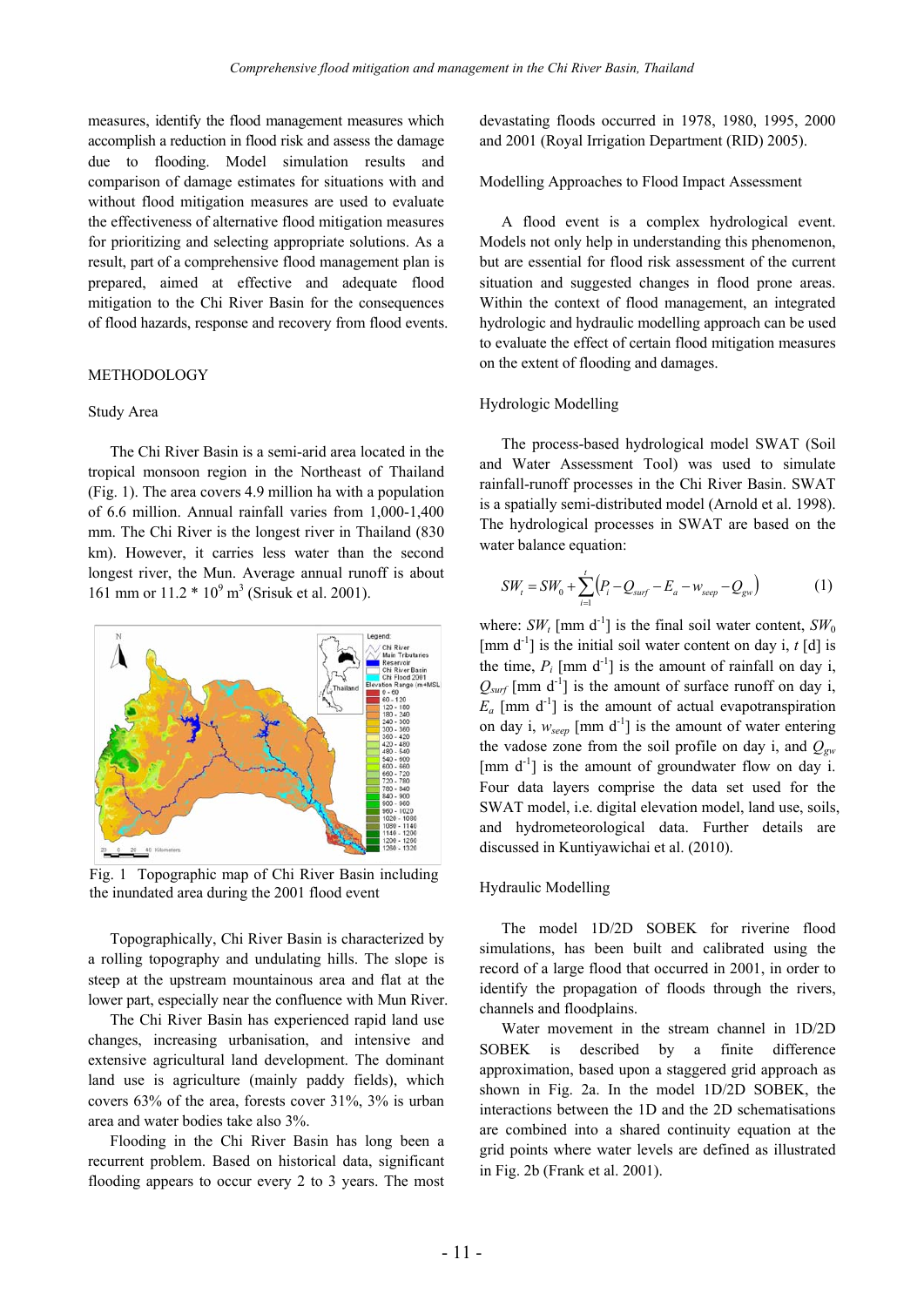$$
\frac{dV_{i,j}(\zeta)}{dt} + \Delta y \big[ (uh)_{i,j} - (uh)_{i-1,j} \big] + \Delta x \big[ (vh)_{i,j} - (vh)_{i,j-1} \big] + \sum_{i=1}^{L(i,j)} Q_{ki} = 0
$$
\n(2)

where:  $V$ [m<sup>3</sup>] is the combined 1D/2D volume,  $t$  [s] is the time,  $u \, [\text{m s}^{-1}]$  is the 2D layer velocity in x direction,  $v$  $[m s<sup>-1</sup>]$  is the 2D layer velocity in y direction, *h* [m] is the total water height above the 2D bottom, *ζ* [m] is the water level above the plane of reference (the same for 1D and 2D),  $\Delta x$  [m] is the 2D grid size in x (or i) direction, Δ*y* [m] is the 2D grid size in y (or j) direction,  $Q_{kl}$  [m<sup>3</sup> s<sup>-1</sup>] is the 1D discharge flowing out of control volume through link kl, *L(i,j)* is the number of 1D branches connected to 2D nodal point (i,j) and *i, j, k, l* are the integer numbers for 2D nodal points and 1D channel numbering.



Fig. 2 Schematisation of the hydraulic model: a) combined 1D/2D staggered grid; and b) combined continuity equation for 1D/2D computations (adapted from Frank et al. 2001)

Flood Modelling for Integrated Flood Management

Flood modelling for Chi River Basin is established through the use of the hydrological model to determine a design rainfall event and flow rates at various locations, and the hydraulic model to simulate the flow of water through the rivers, channels and floodplains. The coupling of the two models is considered to give a better representation of flow attenuation through the river basin.

The coupling between SWAT and 1D/2D SOBEK is made via river links and it is assumed that there is no direct feedback of the overland flow onto the rainfallrunoff response. The coupled SWAT - 1D/2D SOBEK model performs as follows:

- the rainfall-runoff module (SWAT) is a welldeveloped and robust model that operates in daily time-steps. The hydrologic inputs define the magnitude of total storm flow from the various subbasins;
- thereafter, flows at the outlet of the sub-basins are extracted from the SWAT model, which then serve as inflow boundaries to the overland flow module (1D/2D SOBEK) at specified coupling nodes in the river network, the ensuing flood propagation is

therefore simulated in 30 minutes time-steps. In the propagation of catastrophic floods the capacity of the river network may be exceeded with as a result flow spills from the one-dimensional river channels, into the two-dimensional model domain. Hourly outputs are obtained from the model, showing flood extents and depths for the Chi River Basin. The outputs are used to estimate damage caused by flooding.

The combination of SWAT and 1D/2D SOBEK modelling (Fig. 3) is able to identify the impact of various flood mitigation scenarios, i.e. both structural and non-structural measures, to be implemented in the context of complex relationships with factors related to floods, i.e. increased runoff volume and flashiness, increased flow retardation, etc.



Fig. 3 Modelled flooding extents as a result of coupling flood modelling during the September 2001 flood event

Flood Mitigation Measures and Management Schemes

Flooding occurs at many places in Chi River Basin and is causing a great deal of damage and economic loss to the people affected. Therefore, flood mitigation works deserve top priority to protect the community and economic areas. Taking into consideration the scenarios for foresight future floods, the better understanding on the relationships among human activities and flood occurrence will allow water authorities to make better comprehensive decisions on flood control and management.

Despite the fact that the models might not be able to accurately predict future phenomena, they are used to simulate land use and flood mitigation scenarios. In one sense, scenarios are useful for investigating potential flood management strategies under different future situations. Different alternatives can be applied to the scenarios. It can therefore be ensured that differences produced by different simulations are in fact a consequence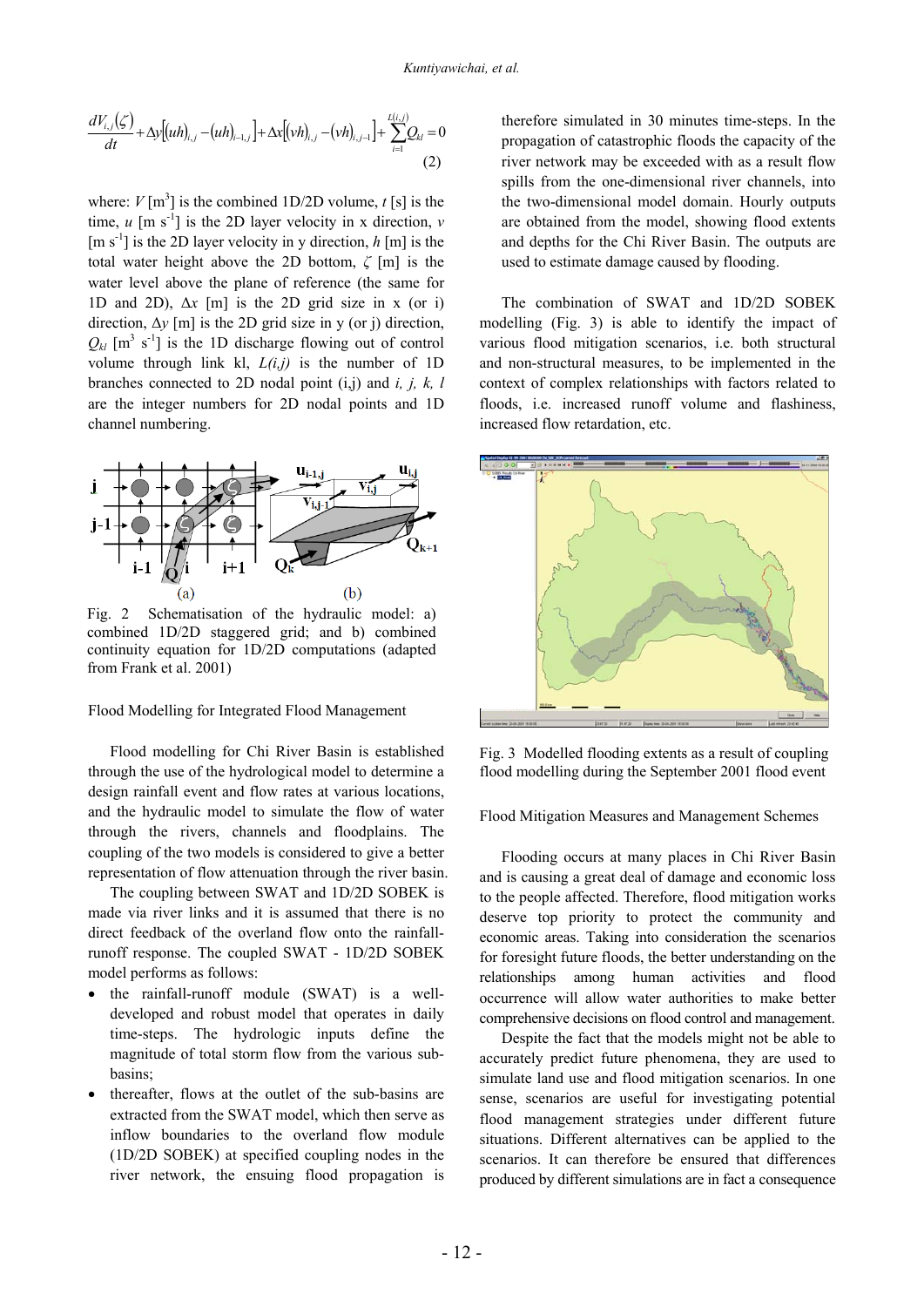of applied scenario changes. Flood mitigation scenarios are investigated with the model for assessing the changes in flood risks and the likely impacts, in order to come up with the final strategy to be included in a comprehensive programme for integrated flood risk management in the Chi River Basin. However, it should be noted that this study does not necessarily cover every development scenario and cases outside the scope of this study.

It is not considered to be economically viable to provide flood mitigation measures that would alleviate the flood prone areas affected by the previous severe floods for a future event with similar magnitude. Therefore, the potential hydraulic impact of a flood mitigation option is investigated for the estimated 100 year flood event. The flood mitigation options considered involve the following measures:

- improvement of river channel to enlarge the discharge carrying capacity , i.e. river normalisation;
- reservoir operation for storage of floodwaters;
- construction of bypass and diversion channels, i.e. green rivers, to carry some of the excess floodwater;
- retention basins to temporarily store floodwaters and then release these slowly back into the main river once the flood peak has passed.

### Quantitative Analysis of Flood Mitigation Benefit

Flood management interventions involve alternative structural and non-structural measures that need to be assessed and quantified. However, only the most common measures recommended today that strengthen an integrated approach to flood management will be discussed. Towards inundation simulation based on a 100-year flood disaster scenario, four possible flood mitigation alternatives are analyzed to estimate their effectiveness in reducing floods in critical sites in the Chi River Basin. Potential hydraulic impacts of flood mitigation are assessed by comparing pre and post mitigation flood depths, and inundation extents. The following involves the complete characterisation of the flooding scenarios, identifying the consequences of the scenarios and evaluation of flood reduction measures.

# RESULTS AND DISCUSSION

### Efficiency of Alternative Flood Mitigation Measures

In this study, various flood mitigation measures are considered. It is necessary to evaluate their hydraulic effectiveness as some measures would affect the flood behaviour and potentially exacerbate the flood risks in some areas. To assess the variation in flood behaviour, the relevance of each of these measures will be briefly described and considered to strengthen flood sustainability in the Chi River Basin.

### Flood Extents

The effect of flood mitigation alternatives on potential adverse consequences is graphically depicted in Fig. 4 by specifically referring to the effectiveness of mitigation and adaptation measures. The extent of flooding potential can be reduced through some flood mitigation measures, while other measures may increase the potential flood threat with detrimental impacts.



Fig. 4 Comparison of the 100-year flood extents from the four scenarios considered: a) each particular flood depth; b) total flood extent

At first sight, Fig. 4b illustrates that flood extents along Chi River are consistently lower for all scenarios except retention than for the 100-year flood extent. These results indicate that river normalisation, reservoir operation and green river (bypass) are indeed able to reduce flood extents in the flood prone areas of the Chi River Basin.

#### Estimation of Potential Damages

The damage caused by floods is a function of the flood characteristics, i.e. depth and duration of flood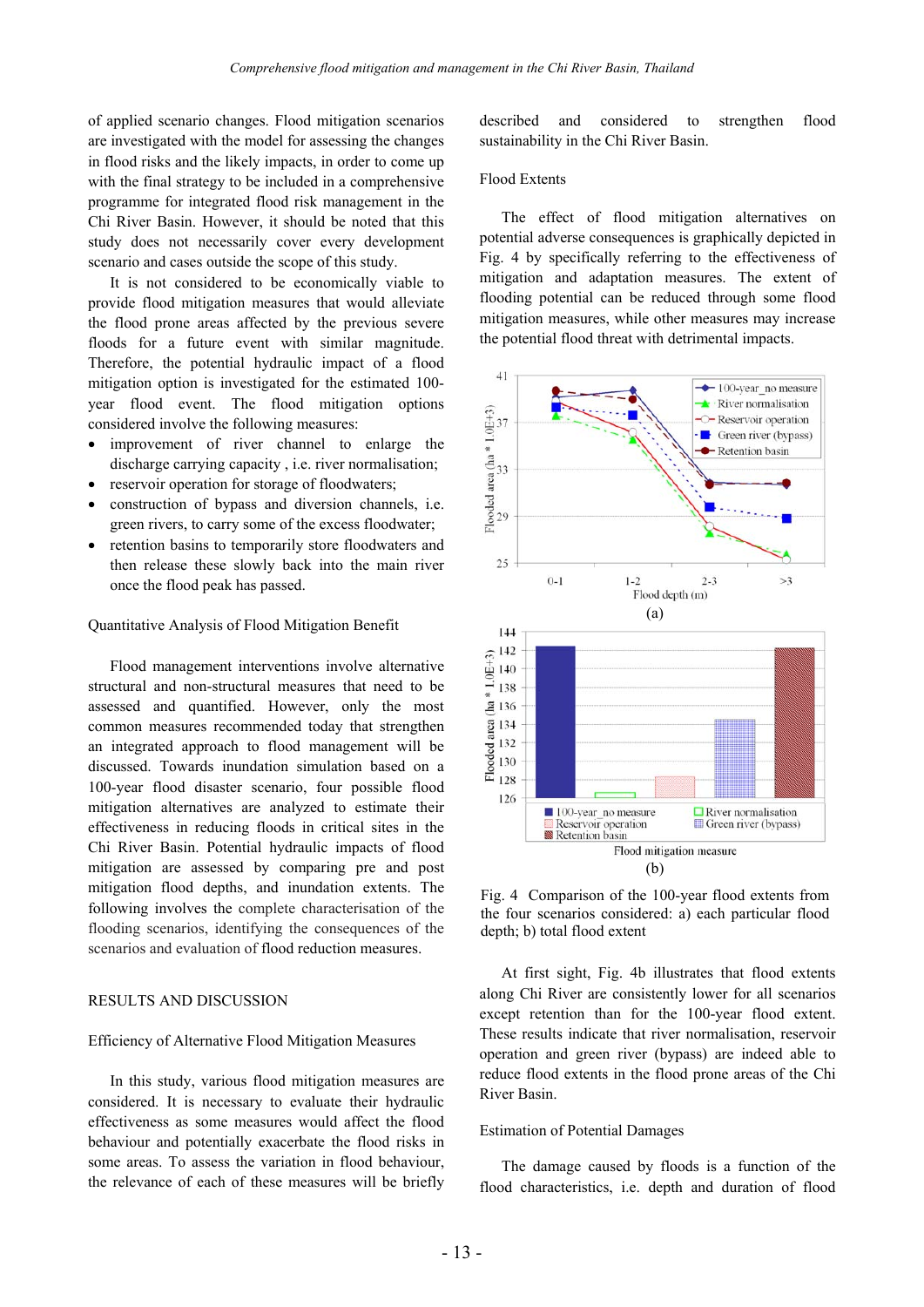inundation, due to physical contact with floodwater per category of element at risk. The flood damage estimation has therefore been considered to facilitate the economic appraisal of flood mitigation measures. In this study, the damage potential is assessed on the basis of the calculated flood depth with a probability of 1 into 100 years for riverine flood events in order to evaluate the vulnerability to inundation, and to show the spatial distribution of potential damage across the Chi River Basin. As a result, the economic values to elements of flood risk are calculated in order to estimate the benefits of flood mitigation measures in terms of flood damage reduction, impacts such as human health or environmental damage are not considered in this study.

Spatial analysis techniques, using GIS, enable integration of flood depth and land use to evaluate which elements or assets are affected by the 100-year flood depth and how much they are affected in terms of inundation depth. The following land use categories were considered in the damage assessment: residential, commercial, industrial, agriculture and infrastructure (note: institutional area, i.e. government offices, is considered as part of the commercial area).

Damage functions developed by Sahasakmontri (1989) were adopted for the quantification of different damage categories in monetary terms. They provide information about the susceptibility of elements exposed to flooding. Based on land use, asset values and damage functions, direct damage caused by the 100-year flood was calculated (Lekuthai and Vongvisessomjai 2001). However, according to Sahasakmontri (1989), direct damage to infrastructure was not taken into account. Therefore, in this study the damage to infrastructure was estimated as a fixed 65% fraction of the total damage of all flood losses as estimated by Munich Reinsurance Company (MRC) (1998). Using such damage functions, economic damage to different land use categories was estimated and the summation provided the total direct flood damage as shown in Table 1.

Table 1 Estimated damage costs and benefits of the identified flood mitigation alternatives

|                      | Cost (million US\$) |           |  |
|----------------------|---------------------|-----------|--|
| Measure              | Direct flood        | Estimated |  |
|                      | damage              | benefits  |  |
| 100-year, no measure | 166                 |           |  |
| River normalisation  | 142                 | 24.6      |  |
| Reservoir operation  | 142                 | 24.3      |  |
| Green river (bypass) | 155                 | 11.5      |  |
| Retention basin      | 166                 | 0.2       |  |

To assess the costs and benefits of flood mitigation alternatives, economic analysis of different scenarios have been undertaken. The financial benefits together with the estimated implementation cost for each flood mitigation measure is then calculated below.

# Financial Benefits

All the alternatives have to be compared with the financial benefit before deciding the preferred options for flood mitigation in the Chi River Basin. The financial benefits for the identified flood mitigation option include reducing the total direct flood damage as shown in Table 1.

However, it should be noted that this value does not take into account any inflation rates, interest rates for bank loans or design lifetime of the mitigation options. Furthermore, the above analysis has also not taken into account indirect effects, losses, and their costs.

# Estimated Implementation Costs for Alternatives

The estimated implementation cost for each alternative and the basis of the cost is discussed below and summarised in Table 2. The implementation costs are estimated using the Thai Bureau of the Budget Handbook, based on April 2009 unit rates (note: these costs are rough estimates). Besides the construction cost itself, this estimate also includes costs related to the operation and maintenance (O&M), which represent about 5% of the total construction cost. If any of the alternatives are promising enough to be considered further, a more detailed cost evaluation needs to be performed.

Table 2 Summary of estimated implementation costs for different alternatives

| Measure              | Cost (million US\$) |     |     |  |
|----------------------|---------------------|-----|-----|--|
|                      | Construction        | O&M | Sum |  |
| 100-year, no measure |                     |     |     |  |
| River normalisation  | 60                  | 03  | 63  |  |
| Reservoir operation  |                     |     |     |  |
| Green river (bypass) | 2.6                 | 01  | 27  |  |
| Retention basin      | 21                  |     | フフ  |  |

In these cases, reservoir operation has no implementation costs while only the rule curve for the reservoir has to be adapted. On the contrary, river normalisation has the highest costs. It should even be noted that the estimated implementation cost not yet cover the cost of land acquisition where envisaged flood mitigation measures are to be located. Furthermore, the costs presented are indicative only and detailed investigations are necessary to obtain more accurate cost estimates as these are probably higher in reality.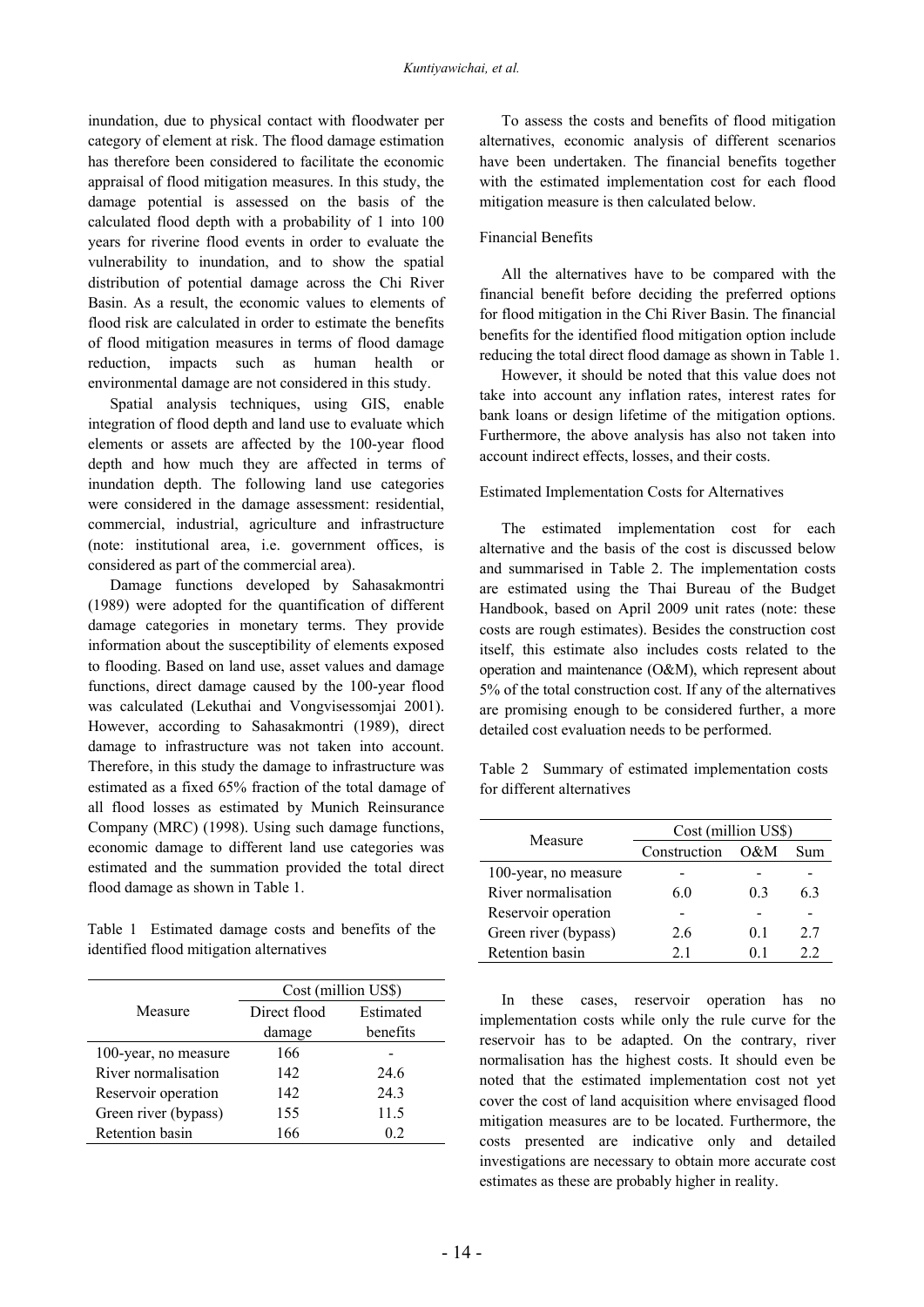# OPTIMUM LEVEL OF FLOOD MITIGATION

The effects of flooding can be mitigated, and thereby reduce the loss of life and damage to property. Adoption of a certain flood mitigation alternative depends on the hydrological and hydraulic characteristics of the river system. Flood mitigation measures cannot be evaluated from a single point of view. The technical performance of these measures, in terms of preventing inundation and the resulting damage, needs to be taken into consideration as it is important for an overall appraisal of the acceptability of each alternative.

The optimum level of flood mitigation is unlikely to eliminate all flood risk. Realistically, it can be expected to only minimise the total flood mitigation costs and residual flooding. It refers to the point where the sum of implementation cost and damage are minimised for each flood mitigation alternative.

Table 3 Total cost comparison for each flood mitigation alternative

| Measure              | Total cost (million US\$) |
|----------------------|---------------------------|
| 100-year, no measure | 166                       |
| River normalisation  | 148                       |
| Reservoir operation  | 142                       |
| Green river (bypass) | 158                       |
| Retention basin      | 168                       |

From the above calculation of the corresponding costs, it is concluded that the alternatives seem to be viable and effective measures for sustainable flood management. However, the decision cannot be taken based on a single indicator, which is the minimisation of the cost. It is therefore necessary to utilize more criteria. As a result technical effectiveness criteria associated with each scenario are then examined.

## SELECTION OF ALTERNATIVE MEASURES

To guide which flood mitigation measures would have to be considered in this study, the alternative measures were put through a screening process based on the decision matrix approach (Table 4). At first, the steps were defined by generating a range of measures, assessing the expected performance of each measure against the evaluation criteria, and selecting the preferred options. The alternative flood mitigation measures were considered when they can meet the evaluation criteria. Once these criteria have been applied, it will be discussed which selected measures are most applicable and desirable to which alternatives. The following evaluation criteria were used:

- economic feasibility, with a view to incorporating flood anticipated damage;
- technical effectiveness, in view of effectiveness in reducing flood extent.

In order to assess and prioritize flood mitigation measures, each measure was considered with respect to a set of indicators for each evaluation criterion by conducting a review of performance (Table 4). The indicators were chosen to represent criteria important for deciding which flood mitigation measure ultimately best meets the overall objective. Therefore, specific flood mitigation measures were identified as important for some evaluation criteria and not others. In setting up the priorities, preference was given, first of all, to measures able to reduce flood risk and damage in correspondence with designated evaluation criteria.

Table 4 Evaluation of potential alternatives and screening matrix

|                      | Evaluation criteria <sup>1</sup> |                            |  |
|----------------------|----------------------------------|----------------------------|--|
| Measure              | Economic                         | Technical                  |  |
|                      | feasibility <sup>2</sup>         | effectiveness <sup>2</sup> |  |
|                      | (million US\$)                   | (ha)                       |  |
| 100-year, no measure | 166                              | 142,500                    |  |
| River normalisation  | 148                              | 126,500                    |  |
| Reservoir operation  | 142                              | 128,400                    |  |
| Green river (bypass) | 158                              | 134,500                    |  |
| Retention basin      | 168                              | 142,200                    |  |

Note:  $1$  = criteria are not listed in order of importance <sup>2</sup>  $2 =$  quantitative determination

It was considered how the preferred alternatives can be scheduled to meet priorities for flood mitigation. As illustrated in Table 4 only the retention basin alternative did not meet all screening criteria. To achieve an optimal flood mitigation plan for the Chi River Basin, it is likely that a combination of river normalisation, reservoir operation and green river (bypass) may be devised and implemented in the upcoming phases.

# OPTIMAL COMBINATION OF FLOOD MITIGATION **MEASURES**

After the discussion on various measures for flood management and their effectiveness, now the question arises as to which is the optimal solution of flood management? The answer is that no method can be termed as the most advantageous as there are no universal solutions, i.e. any method can be adopted in accordance with the circumstances. Therefore, effective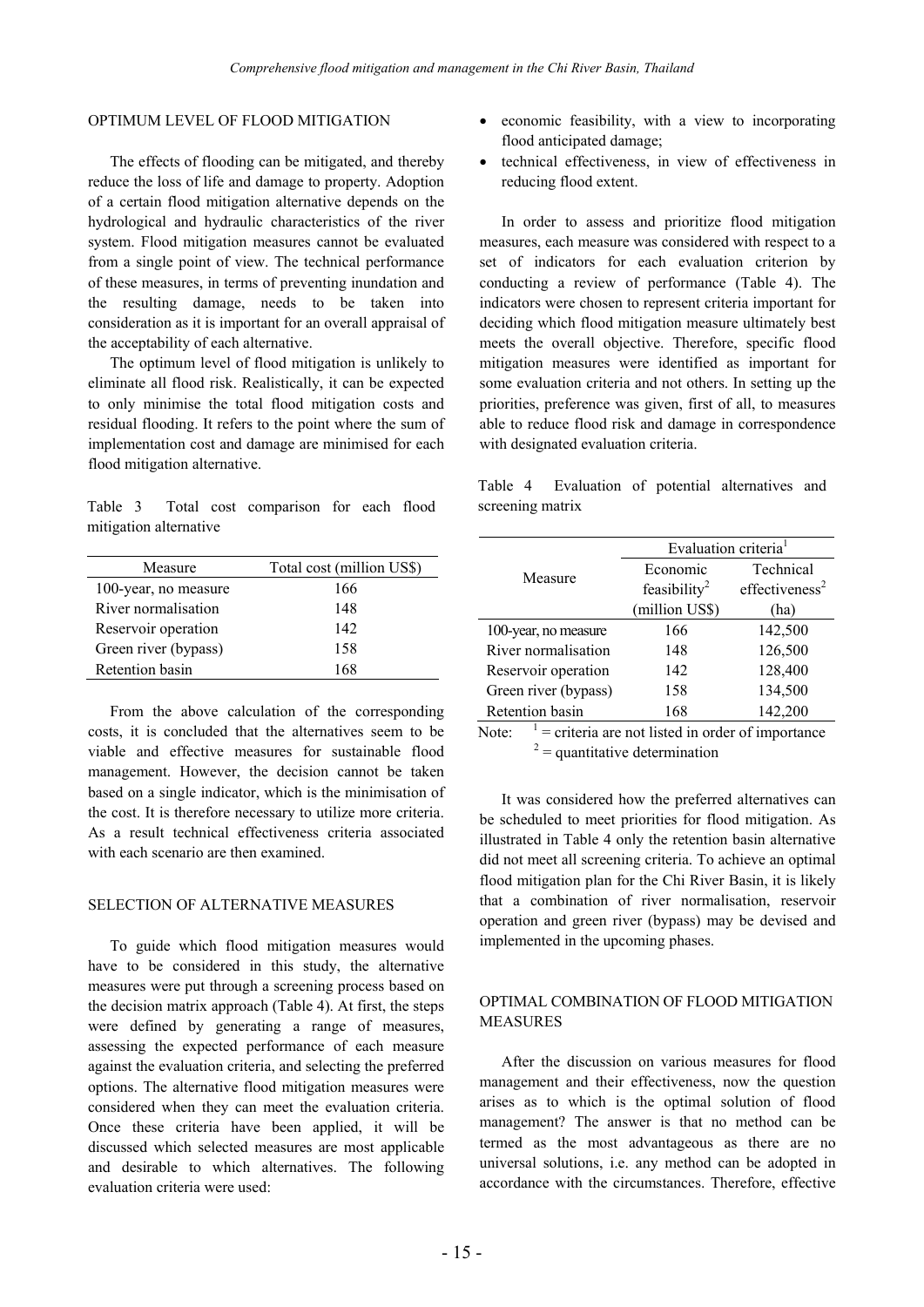responses may involve a suite or judicious combination of flood mitigation approaches rather than reliance on a single one. The combinations of complementary options that are being considered are briefly discussed below.

### Mitigation Measures Matrix

The combination scenarios integrate the above mitigation options, since a single scenario sometimes induce effects opposite to each other. The following matrix identifies several alternative scenarios which have been produced by simulating various combinations of possible flood mitigation alternatives. At least four different combinations have been analysed for selection of the most promising combination.

Table 5 Matrix of potential measures for integrated model runs

| Measure                     | Rn            | Ro            | Gr      | All |
|-----------------------------|---------------|---------------|---------|-----|
| River normalisation<br>(Rn) |               | RnRo          | $Rn$ Gr |     |
| Reservoir operation<br>(Ro) | RnRo<br>(SC1) |               | RoGr    |     |
| Green river<br>(Gr)         | RnGr<br>(SC2) | RoGr<br>(SC3) |         |     |
| All measures<br>All)        |               |               |         | A11 |

Note: SC1, 2, 3, 4 = Scenario C1, C2, C3, C4, respectively

## Impact of Scenarios on Flood Extent

The scenarios that comprise the integrated model runs indicate that the manner in which combination scenarios are represented in the modelling approach has a significant impact on the flooding characteristics, i.e. flood extent. To illustrate the magnitude of effects that could be achieved, quantitative comparisons were made between Scenarios C1-4 and Scenario C0 (SC0) (Table 6). Since Scenario C0 represents no flood mitigation measures in place, it is employed as baseline condition.

Table 6 Potential flood damages avoided in relation to the extent of flooding

| Scenario        | Flood extent<br>(ha) |         | Economic damage<br>(million US\$) |         |
|-----------------|----------------------|---------|-----------------------------------|---------|
|                 | Potential            | Benefit | Potential                         | Benefit |
| SC <sub>0</sub> | 142,500              |         | 166                               |         |
| SC <sub>1</sub> | 113,300              | 29,200  | 120                               | 46.8    |
| SC2             | 122,600              | 19,900  | 131                               | 35.3    |
| SC <sub>3</sub> | 122,600              | 19,900  | 131                               | 35.5    |
| SC <sub>4</sub> | 108,900              | 33,600  | 107                               | 59.8    |

### Benefits of Combination of Flood Mitigation Efforts

The benefits are a combination of the effectiveness of the mitigation measures in reducing flood losses. Table 6 gives a summary of effects of combination scenarios in terms of the avoided damage in comparison to the baseline scenario. In each of the four combination scenarios, there is evidence that the estimated benefits of the various flood mitigation measures in terms of tangible savings are quite substantial.

The estimated benefits shown in Table 6 indicate that the potential flood damage avoided of Scenario C4 is the highest. It means that this promising combination might be desirable in order to reduce overall risk.

#### Selection and Approval of Recommended Combination

In order to obtain the optimal combination, it is therefore necessary to find a cost-effective solution, i.e. total cost, for which the highest mitigation level is found. The total costs are the sum of implementation costs and the expected value of the economic damage. The optimal performance of the preferred combination is found by minimising the total costs as summarised in Table 7.

Table 7 Cost comparison for each combination scenario

|                 | Cost (million US\$) |        |            |  |
|-----------------|---------------------|--------|------------|--|
| Scenario        | Implementation      | Damage | Total cost |  |
| SC <sub>0</sub> |                     | 166    | 166        |  |
| SC <sub>1</sub> | 6.3                 | 120    | 126        |  |
| SC <sub>2</sub> | 9.0                 | 131    | 140        |  |
| SC <sub>3</sub> | 27                  | 131    | 134        |  |
| SC <sub>4</sub> | 9.0                 | 107    | 116        |  |

The evaluation of alternatives indicates that the implementation cost for constructing a mix of flood mitigation measures (Scenario C4) is significantly less cost than the estimated 100-year flood damage costs (No-Action alternative, Scenario C0).

The analysis of the above results reveals that Scenario C4, which gives the lowest total cost will then be the most effective solution.

## FLOOD MANAGEMENT BY SPATIAL PLANNING

Settlement patterns including development of land and infrastructure in flood prone areas of the Chi River Basin have been changed dramatically with major portions of forest and agricultural lands being converted for urban use. Owing to the fact that inappropriate spatial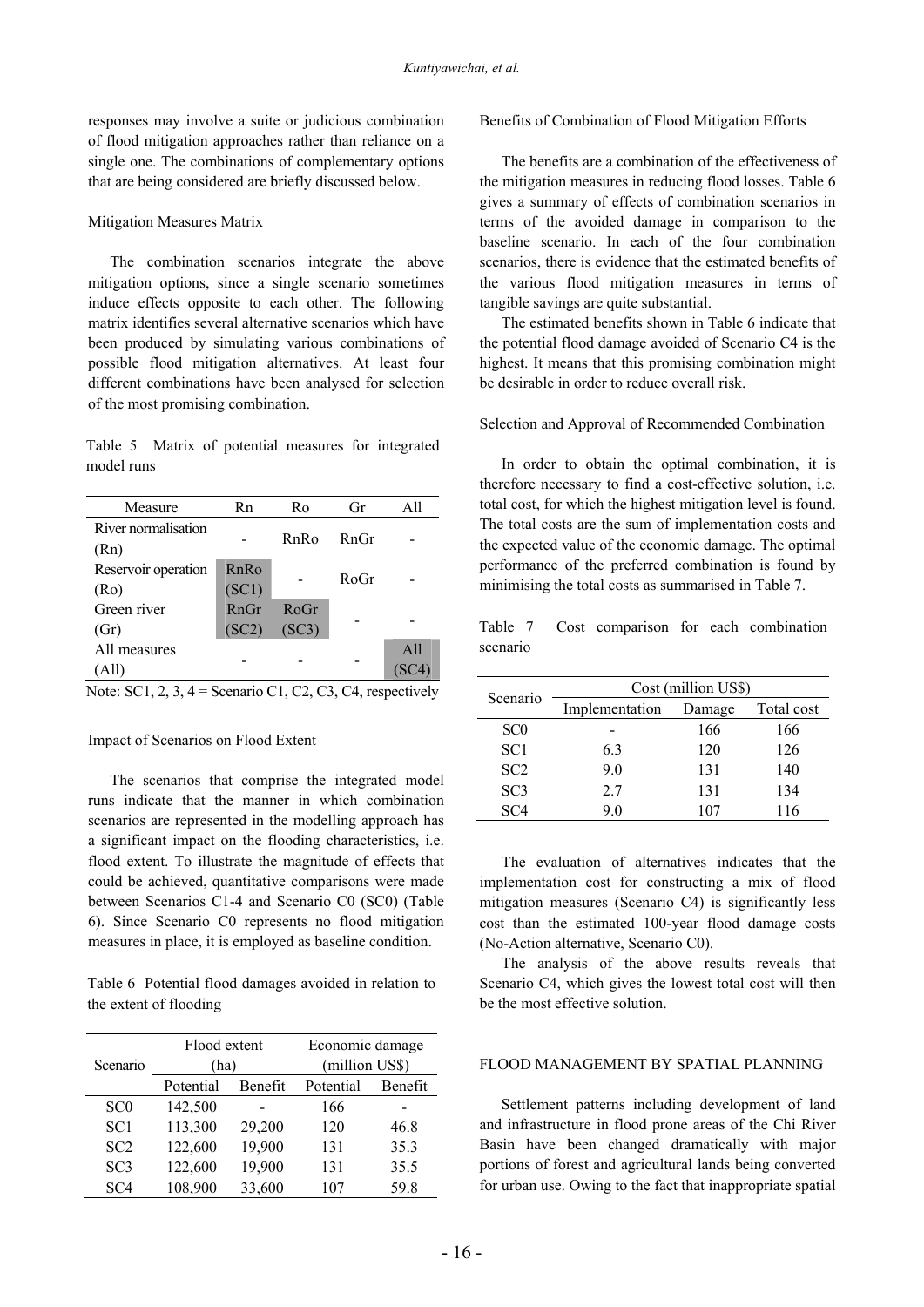planning can exacerbate the negative effects of extreme hydrological processes, therefore, flood losses appear to be increasing despite mitigation efforts, as more people and property are situated in locations at risk. As a result, the apparent increase in flood likelihood and severity appears to be addressed in the form of flood frequency, extent, and subsequent hazards.

To reduce risks to an acceptable standard, this study attempts to define spatial planning options for adaptation to extreme flood events in order to incorporate this more effectively in flood loss reduction strategies. Alternative spatial planning scenarios will take into consideration a series of management tasks to restrict flood prone areas to particular uses, specify where the uses may be located and establish minimum requirements for them, including the following objectives:

- to limit construction of structures on land subject to periodic inundation;
- to ensure that development maintains free passage and temporary storage of floodwaters in order to minimise flood damage;
- to ensure that the effect of inundation is not increased through development and will not cause any significant rise in flood level or flow velocity;
- to minimise development and settlement in flood prone areas and prevent inappropriate development occurring in potentially hazardous areas;
- to conserve and maintain the productive potential of prime crop.

The following steps were applied to ensure that spatial planning offers an optimal solution, i.e. the development is appropriately designed and minimises the need for redesigns:

- to identify high hazard areas which have the greatest risk and frequency of being affected by flooding;
- to identify areas which would be affected by a 100 year flood event to inundation by overland flow.

Spatial planning takes into consideration inputs from flood inundation, flood hazard and flood risk zone maps. Therefore, further steps will need to be explored on how the hydraulic modelling outputs can be incorporated in spatial planning due to anticipated flooding.

# FOLLOW-UP ACTIONS

The optimum combination of measures cannot prevent all floods, nor can it eliminate the possibility of loss if flooding occurs. For this reason, it is crucial to account and prepare for residual risks that follow the implementation of flood management measures.

Therefore, further engineering solutions would probably need to be included to reduce some residual risk of flooding in the flood prone areas.

Moreover, an assessment of the impact of changing land use patterns on flood dynamics also needs to be devised during upcoming phases of the development process.

# **CONCLUSIONS**

The disastrous impacts of floods on people's livelihoods have become a major issue due to the extent of flood risk which is still poorly managed. Therefore, it is time to move action toward an integrated approach to flood management to minimising loss of life, increase resilience, and maximising the efficient use of floodplains.

Traditional approaches to flood mitigation have relied heavily on the provision of structural measures for flood containment as they are generally efficient and allow for mitigating the effects of major floods. In fact, a structural measure could be viewed as a stand-alone alternative for flood management. However, it would more likely be implemented in association with other measures to provide considerable benefits to public safety and allows damage mitigation. For these reasons, flood mitigation should be considered as a judicious combination of structural and non-structural measures to optimise the functions of rivers and floodplains, in case there are no feasible structural measures that can be implemented or leave some at high risk.

To mitigate flood hazard, scenario-based approaches would have to be implemented. The modelled scenarios have shown that in this case only the retention basin alternative does not meet the screening criteria, i.e. consequences in economic and technical terms, which is considered inappropriate. As a result, river normalisation, reservoir operation, and green river (bypass) are merely used to produce four different combination scenarios for selection of the most promising combination. The results indicate that the combined impact provides the greatest reduction in flood propagation and accumulation. The simulated maximum flood characteristics for this scenario decreased the extent of the 100-year flood event by approximately 24% and 31% for the economic damage. Obviously, the overall effects of these measures in terms of optimal long term solution can be quantified with the proposed combined modelling approach.

While floods can never be fully controlled, the beneficiary aspects of flooding are indeed appreciated as floods can bring new opportunities of livelihoods as well. Therefore, considerable efforts would have to be made